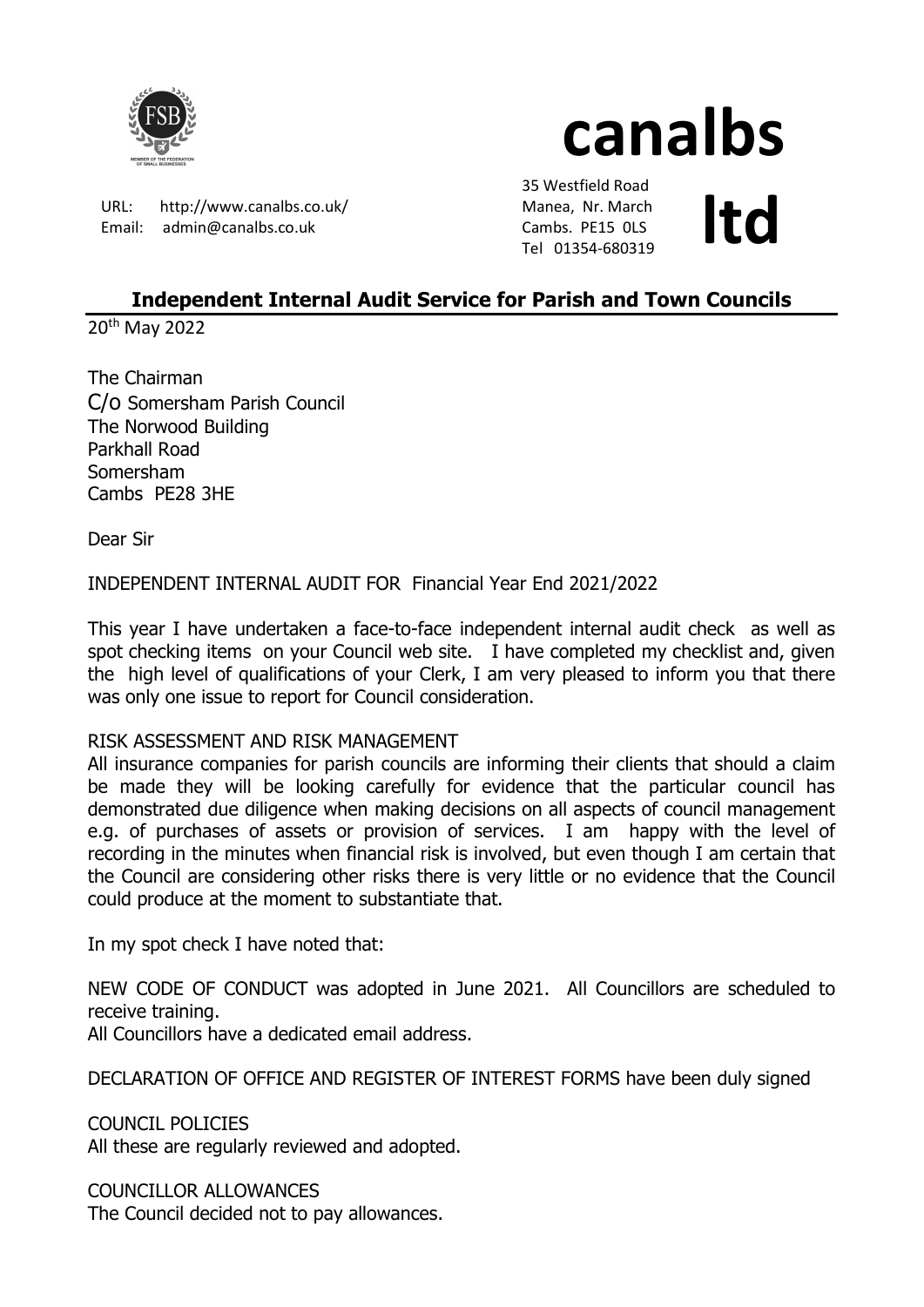#### PLAYGROUND

The sea container was broken into. (This is a typical example where evidence should be in the minutes of analyzing the risks involved when deciding the future of this asset).

JUBILEE PREPARATIONS This is another area where risk management should be carefully considered and minuted.

ALL OTMENTS BURIAL AUTHORITY DEFIBULATORS. GENERAL POWER OF COMPETENCE None

VILLAGE HALL TRUSTEES No-one has come forward.

VAT RETURNS These are claimed quarterly

TIME BANK CO-ORDINATOR A replacement has been found

STAFF APPRAISALS Have been undertaken

**INSURANCE** 

This has been renewed with Hiscox (now Gallagher) and the Clerk confirms that the policy has data breach cover.

FINANCE Optimum Card This account is regularly reconciled with the corresponding receipts. No petty cash transactions are undertaken.

### FIXED ASSET REGISTER

Buildings have been revalued and as per PKF Littlejohn's instructions the Fixed Asset Register has been adjusted.

| <b>YEAR END</b>                |          |                                 |          |
|--------------------------------|----------|---------------------------------|----------|
| <b>PRECEPT</b>                 | £237,964 | FIXED ASSET REGISTER £1,122,002 |          |
| <b>GENERAL RESERVE £36,962</b> |          |                                 |          |
| <b>EARMARKED</b>               | £199,724 |                                 |          |
| CIL/S.106                      | nil      | C/f BALANCE                     | £236,687 |